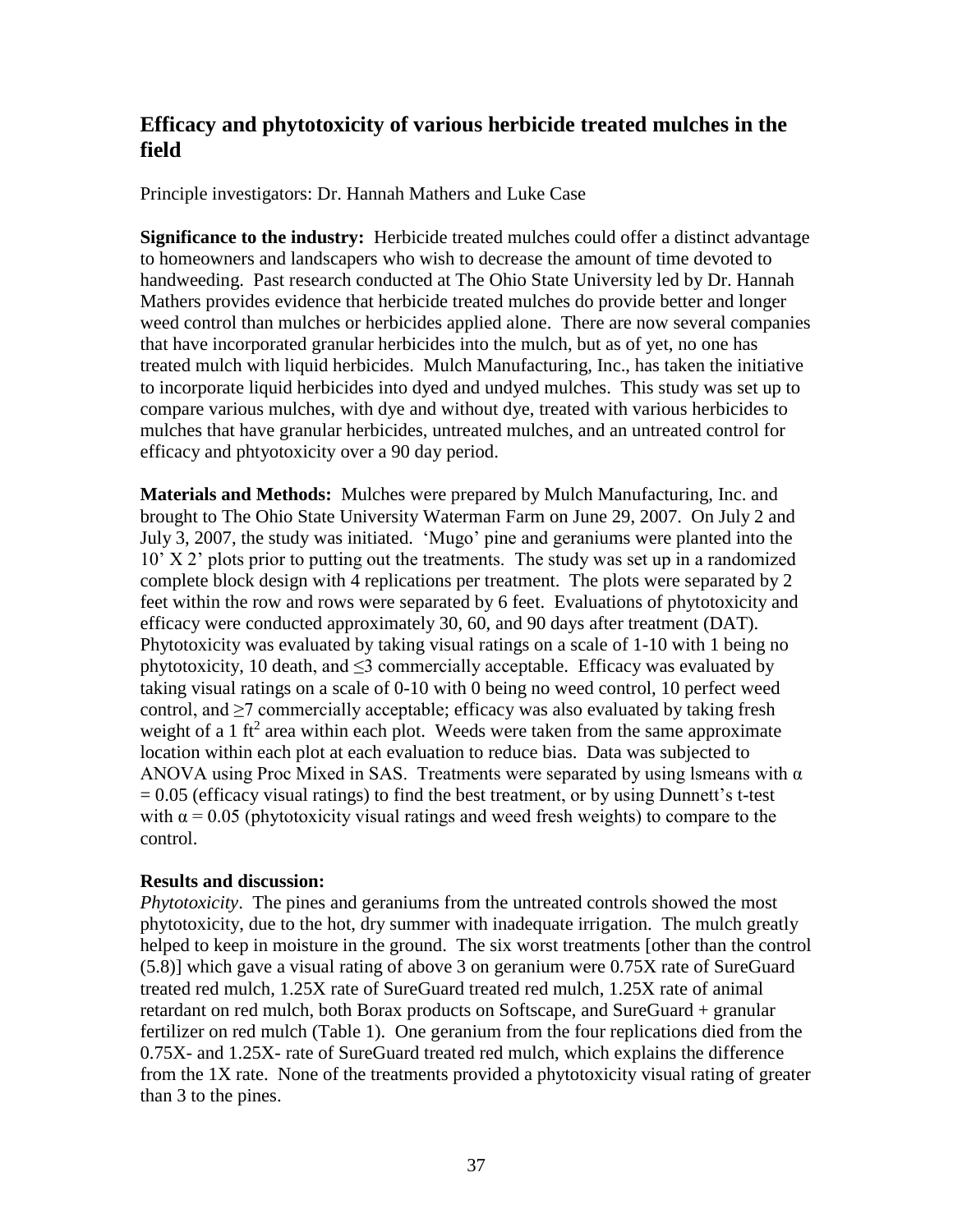*Efficacy*. There was not a treatment by date interaction for visual ratings for efficacy, meaning that efficacy generally went decreased across dates for all the treatments. Most herbicides lose efficacy by 60 DAT, but many of the herbicide mulch combinations maintained a visual rating of  $\geq$ 7. Fifteen of 27 treatments provided commercially acceptable control when averaged over the dates by visual ratings (highlighted in Table 2). However, by 90 DAT of those highlighted, Borax #2 on Softscape, SureGuard + Fertilizer on colored mulch, SureGuard + Fertilizer on Softscape, red mulch alone, and Softscape alone had reduced efficacy scores of below 7 (data not shown). Overall, all mulch treatments provided good control of weeds, and some provided excellent control. When phytotoxicity and efficacy are both accounted for, treating colored mulch with liquid Snapshot (isoxaben + trifluralin) or SureGuard is suitable for weed control in landscape beds and provides at least 90 days of weed control. By weed fresh weight  $(\leq 3)$ grams), only 10 treatments were efficacious over the three evaluation dates. Differing from the results by visual ratings, one of the two herbicide plus granular mulch treatments evaluated, i.e. Preen HW Mulch Plus; 1.25X SureGuard on Red mulch, Borax #2 on Softscape, SureGuard + Fert on colored mulch, and colored mulch and Softscape alone did not provide acceptable weed control by weight. Of the top 10 efficacy treatments remaining and comparing to phytotoxicity, four combinations are best overall, Preen Colored Mulch Plus, 0.75X and 1.25X liquid Snapshot on red mulch, and Surflan on red mulch. Three of the four best overall treatments are liquid + mulch formulations indicating a possible advantage to liquid applications + mulch over granular formulations + mulch. A future study should include more annuals and perennials such as purple coneflower and salvia, as these are usually more susceptible to herbicide injury. SureGuard, for example, is not labeled for use in landscapes because it causes burning on many landscape plants; however, as is shown here when used to treat mulch, phytotoxicity is greatly reduced with SureGuard.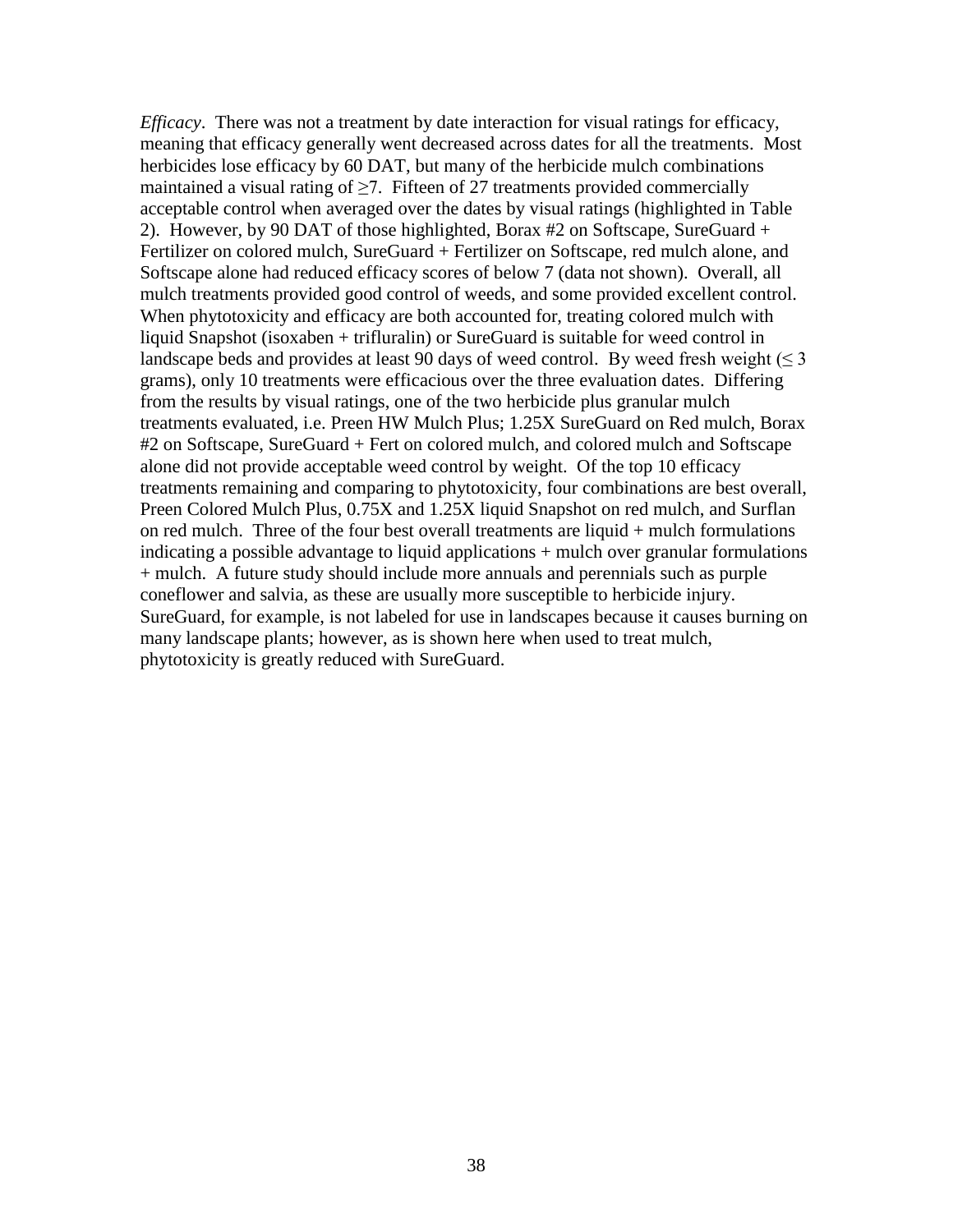| $5.10$ and Solaman avoidged over 50, 60, and 50 BM<br>Treatment | Mugo Pine        | Geranium |
|-----------------------------------------------------------------|------------------|----------|
| Preen HW Mulch Plus                                             | 1.5 <sup>z</sup> | $1.8*$   |
| <b>Preen Colored Mulch Plus</b>                                 | 1.5              | $1.5*$   |
| Liquid Snapshot on Red mulch                                    | 1.5              | $2.4*$   |
| 0.75X Liquid Snapshot on Red mulch                              | 1.7              | $1.8*$   |
| 1.25X Liquid Snapshot on Red mulch                              | 2.6              | $2.3*$   |
| SureGuard on Red mulch                                          | 1.9              | $1.8*$   |
| 0.75X SureGuard on Red mulch                                    | 1.9              | 3.5      |
| 1.25X SureGuard on Red mulch                                    | 1.7              | 3.7      |
| Surflan on Red mulch                                            | 1.5              | $1.5*$   |
| 0.75X Surflan on Red mulch                                      | 1.4              | $1.2*$   |
| 1.25X Surflan on Red mulch                                      | $\overline{2}$   | $1.4*$   |
| Animal Retardant on Red mulch                                   | 1.9              | $1.8*$   |
| 0.75X Animal Retardant on Red mulch                             | 2.1              | $1.4*$   |
| 1.25X Animal Retardant on Red mulch                             | 2.4              | 3.1      |
| Liquid Snapshot on Softscape                                    | 2.8              | $1.1*$   |
| <b>SureGuard on Softscape</b>                                   | $1.2*$           | $1.4*$   |
| Surflan on Softscape                                            | $1.2*$           | 2.7      |
| Borax #1 on Softscape                                           | 2.1              | 3.6      |
| Borax #2 on Softscape                                           | $1.3*$           | 3.7      |
| SureGuard+Fertilizer on colored mulch                           | 1.6              | $1.6*$   |
| SureGuard+Fertilizer on Softscape                               | 1.2              | 2.6      |
| Borax+Fertilizer on Softscape                                   | $\overline{2}$   | $1.3*$   |
| SureGuard+Granular Fertilizer on Colored mulch                  | 2.6              | 3.9      |
| Borax+Granular Fertilizer on Colored mulch                      | 2.2              | $1.8*$   |
| Red colored mulch                                               | $1.2*$           | $1.4*$   |
| Softscape                                                       | $1.3*$           | $2.1*$   |
| Untreated control                                               | 2.8              | 5.2      |

Table 1. Effect of various herbicide treated and untreated mulches on phytotoxicity of 'Mugo' pine and Geranium averaged over 30, 60, and 90 DAT

z = For 'Mugo' pine and geranium, no treatments are significantly higher than the control, those treatments marked by \* are significantly lower than the control